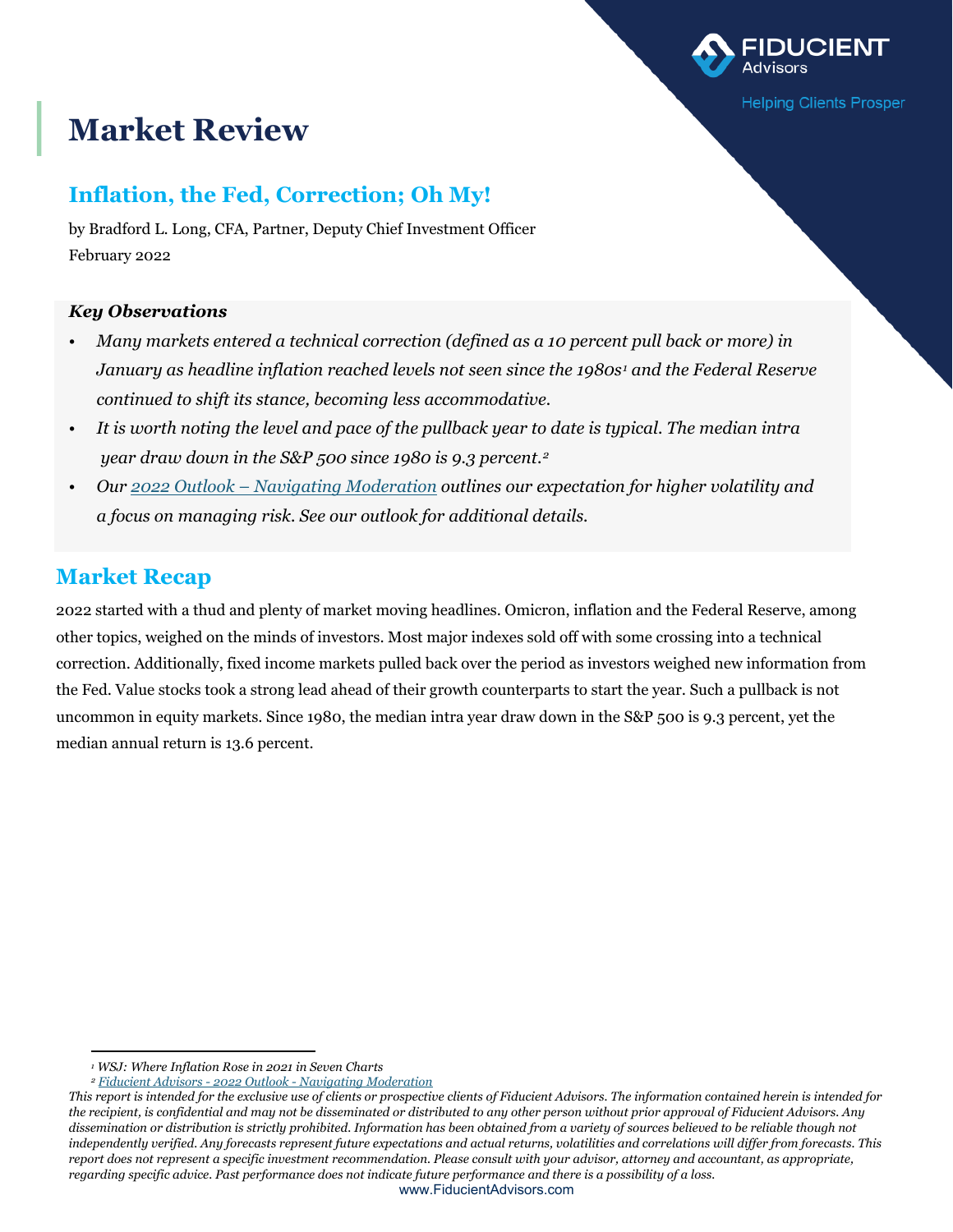

| Index                      | <b>YTD Return</b><br>(%) | Return<br>from Recent<br>High | 2021 Return<br>(%) | 5 Year<br>Return (%<br>annualized) |
|----------------------------|--------------------------|-------------------------------|--------------------|------------------------------------|
| <b>S&amp;P500</b>          | $-5.2%$                  | $-5.9%$                       | 28.7%              | 16.8%                              |
| <b>NASDAQ</b>              | $-9.0%$                  | $-11.3%$                      | 22.2%              | 21.6%                              |
| <b>Russell 1000 Value</b>  | $-2.3%$                  | $-3.9%$                       | 25.2%              | 10.5%                              |
| <b>Russell 1000 Growth</b> | $-8.6%$                  | $-9.8%$                       | 27.6%              | 22.3%                              |
| <b>Russell 2000 Value</b>  | $-5.8%$                  | $-11.3%$                      | 28.3%              | 7.9%                               |
| <b>Russell 2000</b>        | $-9.6%$                  | $-17.0%$                      | 14.8%              | 9.7%                               |
| <b>Russell 2000 Growth</b> | $-13.4%$                 | $-24.5%$                      | 2.8%               | 10.9%                              |
| <b>MSCI EAFE Value</b>     | 2.3%                     | $-4.5%$                       | 18.7%              | 5.3%                               |
| <b>MSCI EAFE</b>           | $-3.6%$                  | $-7.6%$                       | 19.2%              | 8.0%                               |
| <b>MSCI EAFE Growth</b>    | $-9.3%$                  | $-12.9%$                      | 19.4%              | 10.5%                              |
| <b>MSCI EM Value</b>       | $-0.6%$                  | $-9.5%$                       | 7.1%               | 7.4%                               |
| <b>MSCI EM</b>             | $-1.8%$                  | $-16.4%$                      | 0.1%               | 9.6%                               |
| <b>MSCI EM Growth</b>      | $-2.8%$                  | $-23.4%$                      | $-6.1%$            | 11.7%                              |

*Since 1980 the median intra year draw down on the S&P 500 is 9.3 percent2. What we have observed in January of 2022 is not atypical and is in line with our expectations of rising volatility and historical norms seen in markets.*

*Source: FactSet as of January 31, 2022*

Inflation is on the minds of many investors, which came to the forefront as the Consumer Price Index (CPI) rose 7.1 percent over 2021, the strongest growth since the 1980s.[3](#page-1-0) The index was materially influenced by energy prices. Energy as a whole rose by nearly 30 percent and motor fuel was a primary contributor, up nearly 50 percent during the same time.[4](#page-1-1) In periods of rising inflation, capital intensive businesses with real (not accounting) assets on the balance sheet tend to perform better than businesses with intangible assets. The January pullback in intangible and technologyoriented companies fits this historical pattern as investors look to reconcile both higher valuations and rising inflation.

#### CPI Reaching Levels Not Seen Since the 1980s



*Sources: U.S. Bureau of Labor Statistics, Federal Reserve*

*Indices cannot be invested in directly. Index performance is reported gross of fees and expenses and assumes the reinvestment of dividends and capital gains. Past performance does not indicate future performance and there is a possibility of a loss. See disclosure page for indices representing each asset class.*

<span id="page-1-0"></span><sup>3</sup> *WSJ: Where Inflation Rose in 2021 in Seven Charts*

<span id="page-1-1"></span><sup>4</sup> *U.S. Bureau of Labor Statistics*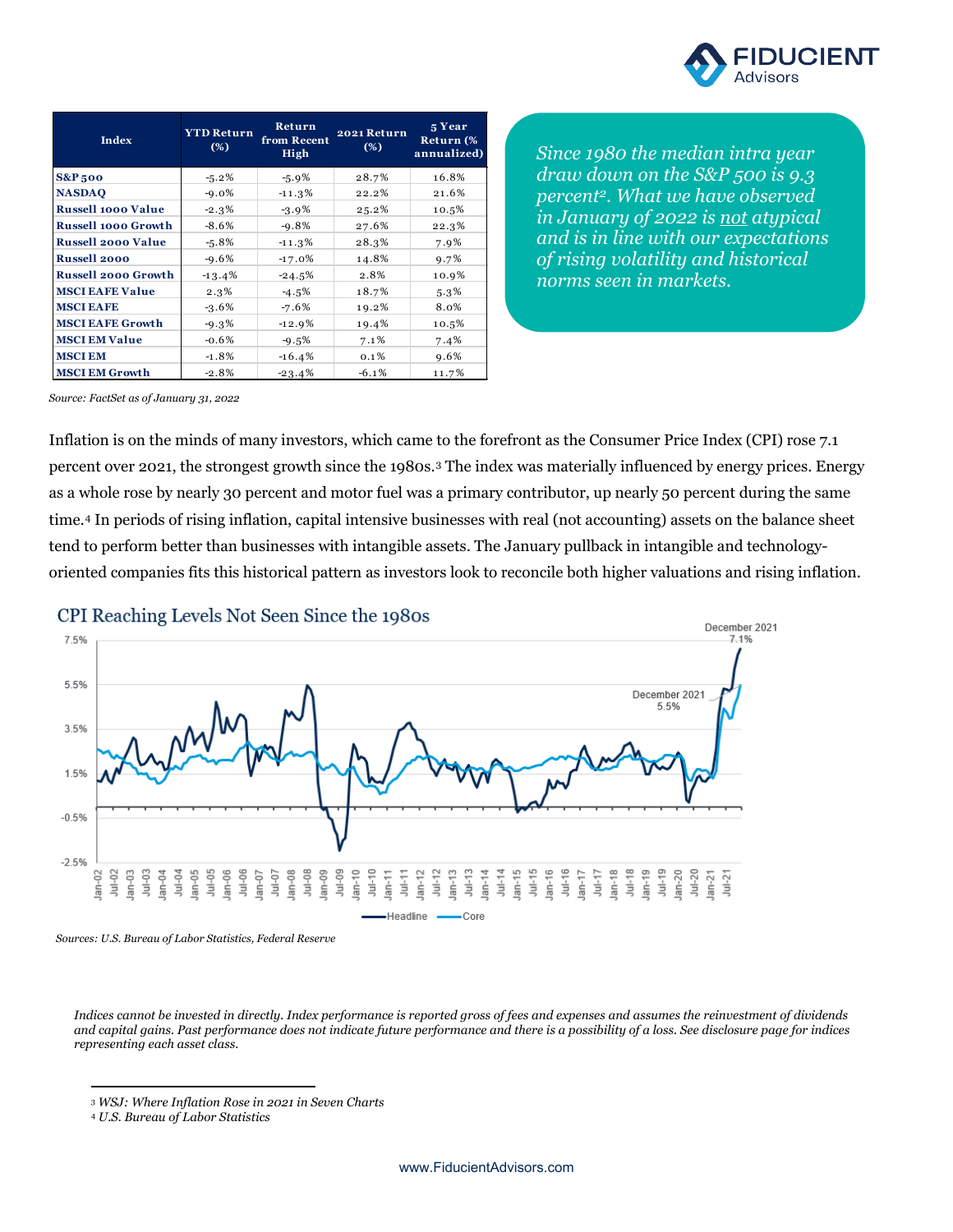

| <b>Sector</b>                 | Weight in<br><b>S&amp;P</b> 500 | January<br>Return $(\%)$ | 3 Month<br>$Return$ %) |
|-------------------------------|---------------------------------|--------------------------|------------------------|
| <b>Information Technology</b> | 28.3%                           | $-6.9%$                  | 0.5%                   |
| <b>Health Care</b>            | 12.8%                           | $-6.8%$                  | $-1.4%$                |
| <b>Consumer Discretionary</b> | 12.6%                           | $-9.7%$                  | $-8.1%$                |
| <b>Financials</b>             | 10.9%                           | 0.1%                     | $-2.5%$                |
| <b>Communication Services</b> | 10.2%                           | $-6.2%$                  | $-8.8%$                |
| <b>Industrials</b>            | 7.8%                            | $-4.7%$                  | $-3.2%$                |
| <b>Consumer Staples</b>       | 6.6%                            | $-1.4%$                  | 7.6%                   |
| <b>Energy</b>                 | 3.3%                            | 19.1%                    | 16.5%                  |
| <b>Real Estate</b>            | 2.6%                            | $-8.5%$                  | $0.0\%$                |
| <b>Materials</b>              | 2.5%                            | $-6.8%$                  | $-0.3%$                |
| <b>Utilities</b>              | 2.4%                            | $-3.3%$                  | 4.3%                   |

*Source: FactSet as of January 31, 2022*

As a result of higher inflation, the Fed has been under pressure to stabilize prices. On January 26, the Federal Open Markets Committee (FOMC) announced they will hold interest rates at their current level (0 - 0.25 percent) but signaled it would "soon" look to increase rates to combat higher prices. Many Fed watchers interpret "soon" as March 2022. The Fed will continue to reduce its bond buying program and indicated it will seek to shrink its balance sheet (quantitative tightening, the opposite of quantitative easing better known as QE) only after it has begun to increase the Fed Funds rate. Fed Chair Jerome Powell noted "…I think there's quite a bit of room to raise interest rates without threatening the labor market."[5](#page-2-0)

Fixed income investors took note of the Federal Reserve's recent actions. As a result, interest rates moved higher during the month. The U.S. yield curve flattened as the U.S. 10-Year Treasury Yield ended the month at 1.79 percent, 27 basis points higher. Credit spreads widened in January as well, with investment grade and high yield credit spreads gaining 14 and 59 basis points, respectively. The higher move in interest rates, coupled with widening credit spreads, pushed bond prices lower. The broad fixed income market, as measured by the Bloomberg U.S. Aggregate Bond Index, returned -2.2 percent in January – the worst start to a calendar year since 1980.



*Indices cannot be invested in directly. Index performance is reported gross of fees and expenses and assumes the reinvestment of dividends and capital gains. Past performance does not indicate future performance and there is a possibility of a loss. See disclosure page for indices representing each asset class.*

<span id="page-2-0"></span><sup>5</sup> *Fortune*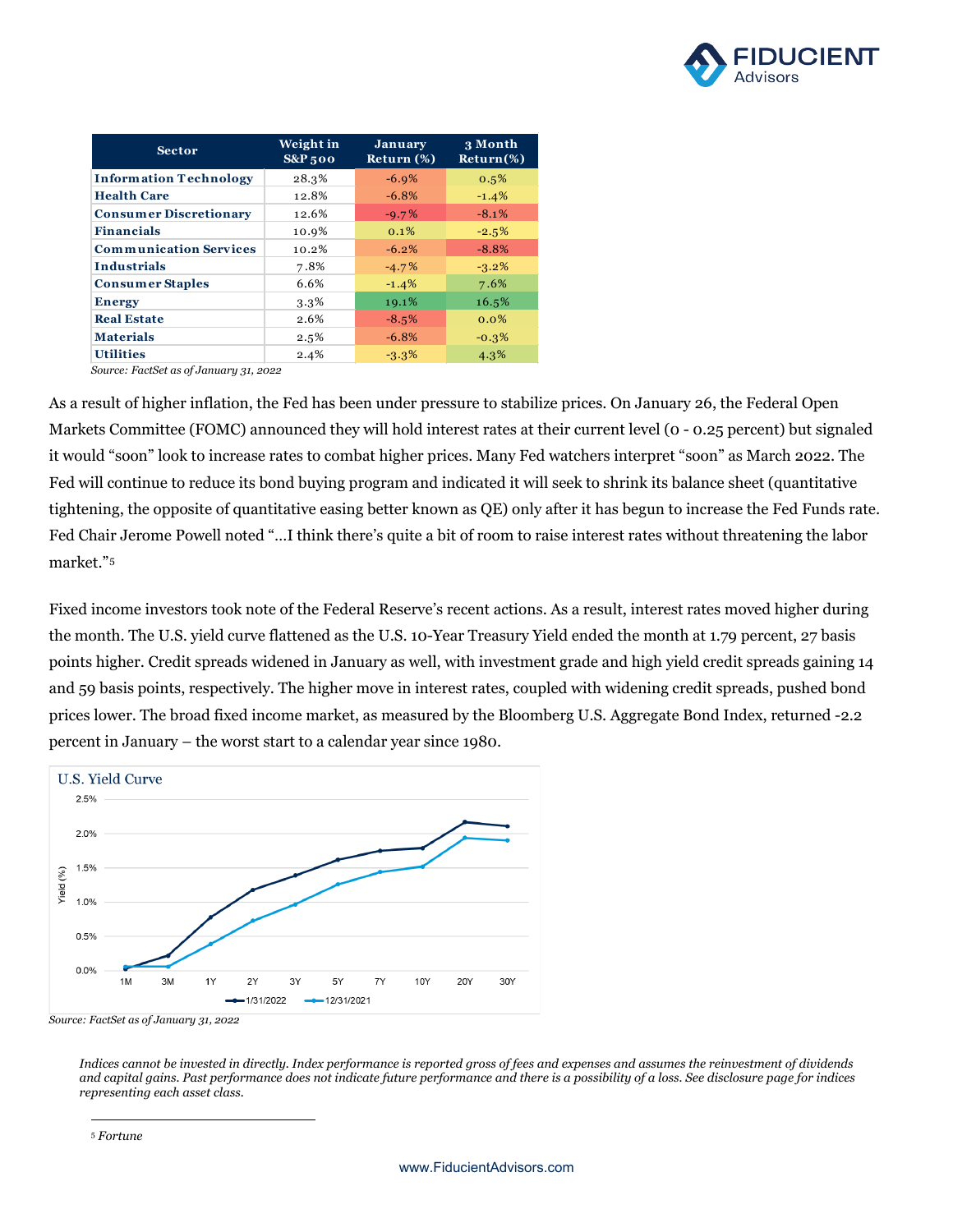

## **Outlook**

While the 20 trading days in January are a far cry from a full year, our *2022 Outlook* – *[Navigating Moderation](https://www.fiducientadvisors.com/research/2022-outlook-navigating-moderation)* is certainly starting off on the right foot. Within our Outlook, we detail our view of volatility ahead, disparity in market outcomes, a focus on interest rate risk and a constructive view on emerging markets among other themes. We are focusing on those most front of mind for investors today.

**Inflation** – While CPI figures in January were eyebrow-raising and may persist longer than some would prefer we believe they are unsustainable. A combination of cooling in the red-hot energy market, easing shortages of semiconductors and used car prices and unkinking of the global supply chain can help moderate headline figures. Early signs of easing can be seen below in the ISM manufacturing data and the Baltic Dry Shipping Index, which moderated from highs in 2021. With that said, we do not anticipate inflation dropping to the one to two percent range we have seen over the past two decades. We fully anticipate a more robust inflation environment in the coming years at three percent plus and believe portfolios should be positioned accordingly.



**The Fed & Interest Rates** – As depicted in the chart below, the Federal Reserve initiated seven cycles of rate increases since April 1983 and the average return of the Bloomberg U.S. Aggregate Index over those time periods was 3.9 percent. However, the average starting yield to worst (YTW) of the index across those periods was 6.7 percent. As of January 31, 2022, the Bloomberg Barclays Aggregate YTW was 2.1 percent.[6](#page-3-0)

This indicates two things:

1. We believe the death of bonds is likely overstated. They can still play a critical role in portfolio diversification to control volatility.

*Indices cannot be invested in directly. Index performance is reported gross of fees and expenses and assumes the reinvestment of dividends and capital gains. Past performance does not indicate future performance and there is a possibility of a loss. See disclosure page for indices representing each asset class.*

<span id="page-3-0"></span>*<sup>6</sup> FactSet, as of January 31, 2022*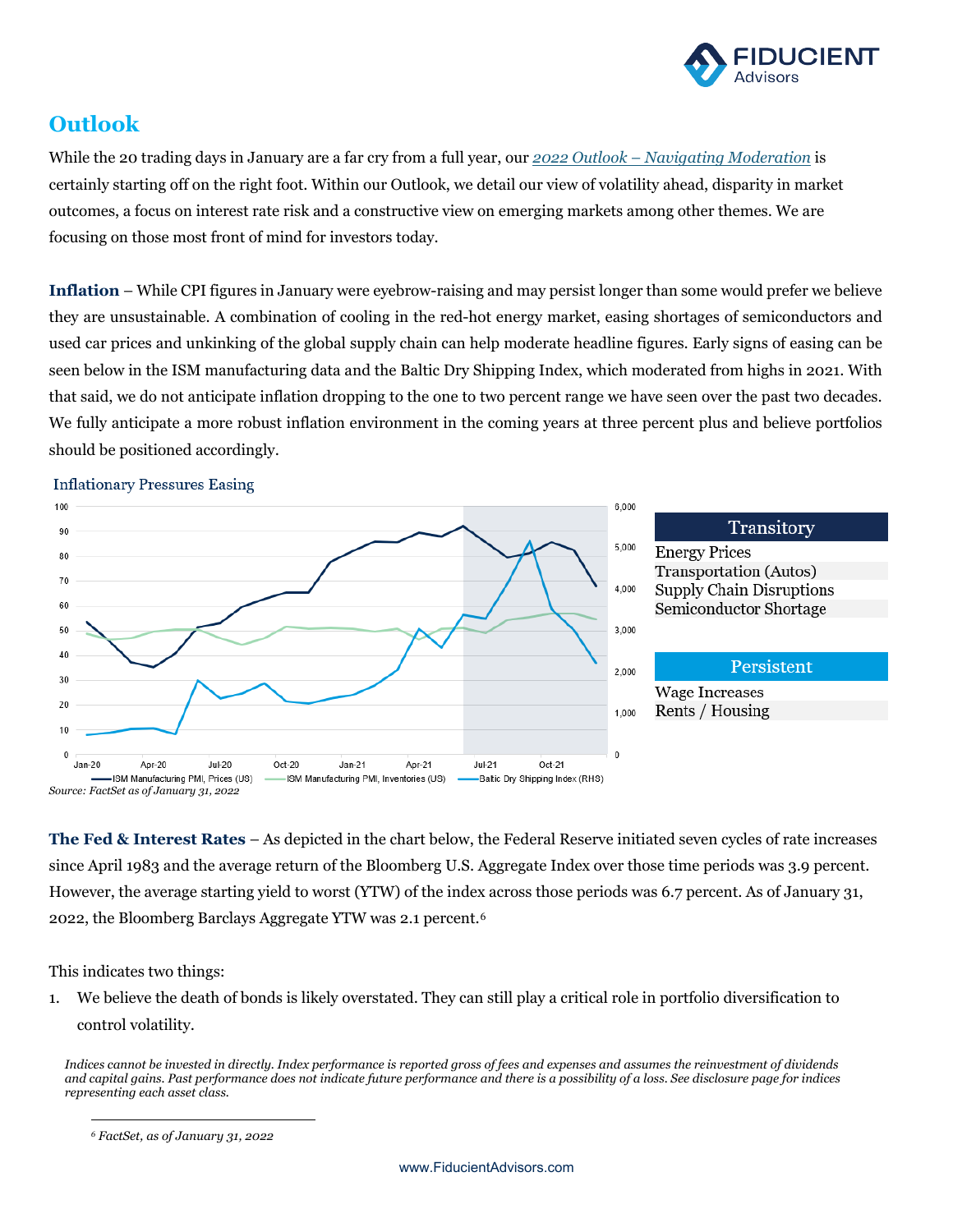

2. Investors should consider their current exposures carefully. Extended interest rate risk, low current yields and less accommodative monetary policies may reveal risks that were previously nascent or perhaps unknown within fixed income.



#### Bloomberg U.S. Aggregate During Rate Hiking Cycles

On average bonds have weathered previous rate cycles with positive performance. However, previous rate cycles had the benefit of much higher starting yields.

*Sources: Capital Group, Bloomberg Index Services Ltd., Morningstar, as of October 31, 2021. Daily results for the index are not available prior to 1994. For those earlier periods, returns were calculated from the closest month-end to the day of the first hike through the closest month-end day of the final hike. Starting Yield to Worst sourced from FactSet and is taken from the start of the month in period displayed.*

For more information, please read our *2022 Outlook - [Navigating Moderation](https://www.fiducientadvisors.com/research/2022-outlook-navigating-moderation)*, or reach out to any of the professionals at Fiducient Advisors.

*Indices cannot be invested in directly. Index performance is reported gross of fees and expenses and assumes the reinvestment of dividends and capital gains. Past performance does not indicate future performance and there is a possibility of a loss. See disclosure page for indices representing each asset class.*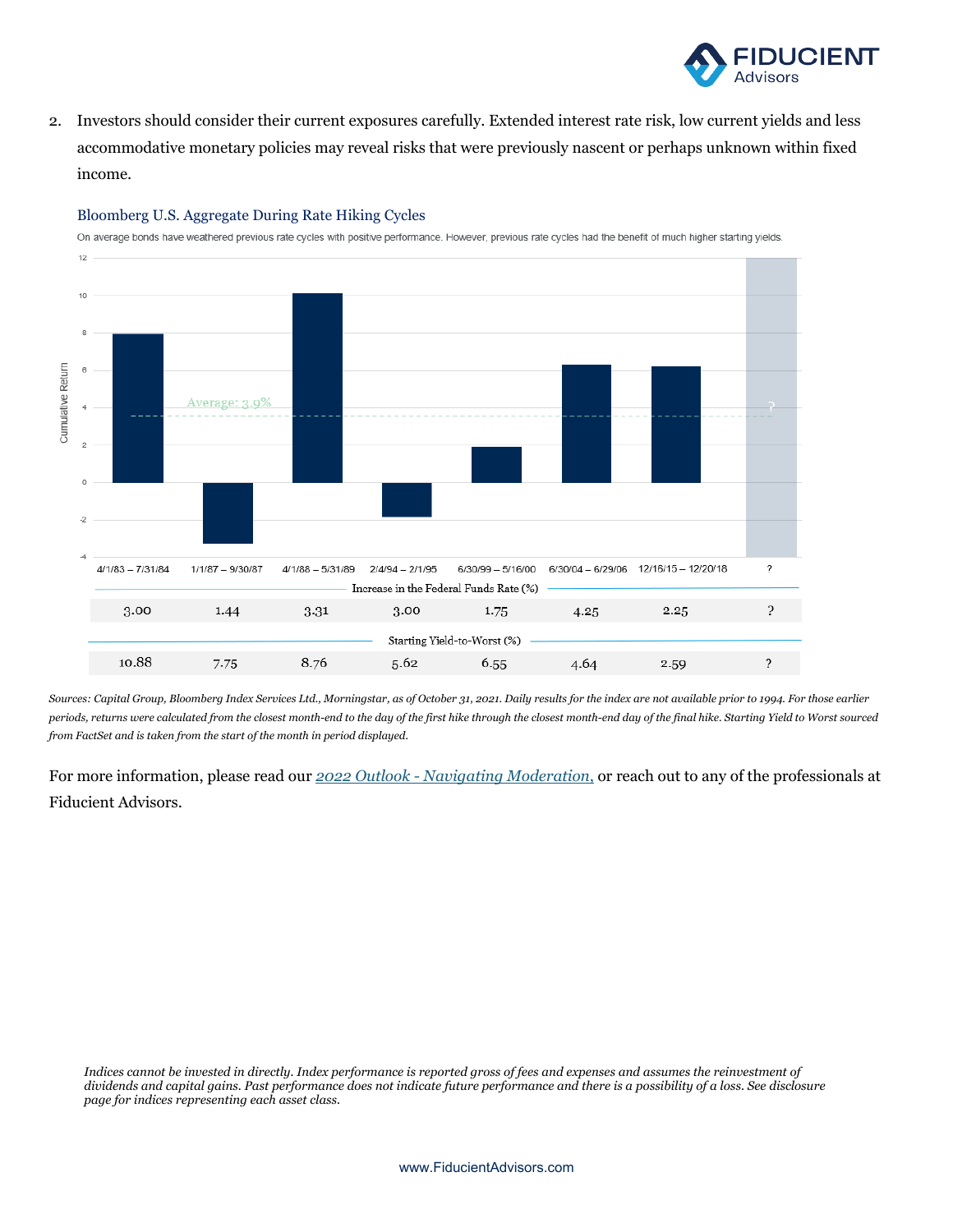

## **About the Author**



**Bradford Long, CFA** Partner, Deputy Chief Investment Officer Brad joined Fiducient Advisors in 2012. He is chair of the firm's Investment Committee and a member of the firm's Discretionary Committee, Research Forum, Capital Markets Team and Mission-Aligned Investing Committee. In 2019, Brad was name named a "Rising Star" in City Wire's annual Professional Buyer publication for his contributions in the investment manager research industry. Prior to joining the firm, Brad worked in various research capacities at Citigroup and Wells Fargo in New York. He received a BA in Finance and Minor in Economics from The University of Colorado and is a CFA® charterholder and member of the CFA Society of Chicago and CFA Institute. Additionally, he is active with Greenhouse Scholars, a nonprofit providing financial and personal support to under resourced college students. In his free time, Brad loves cooking and spending time with his wife and young sons.